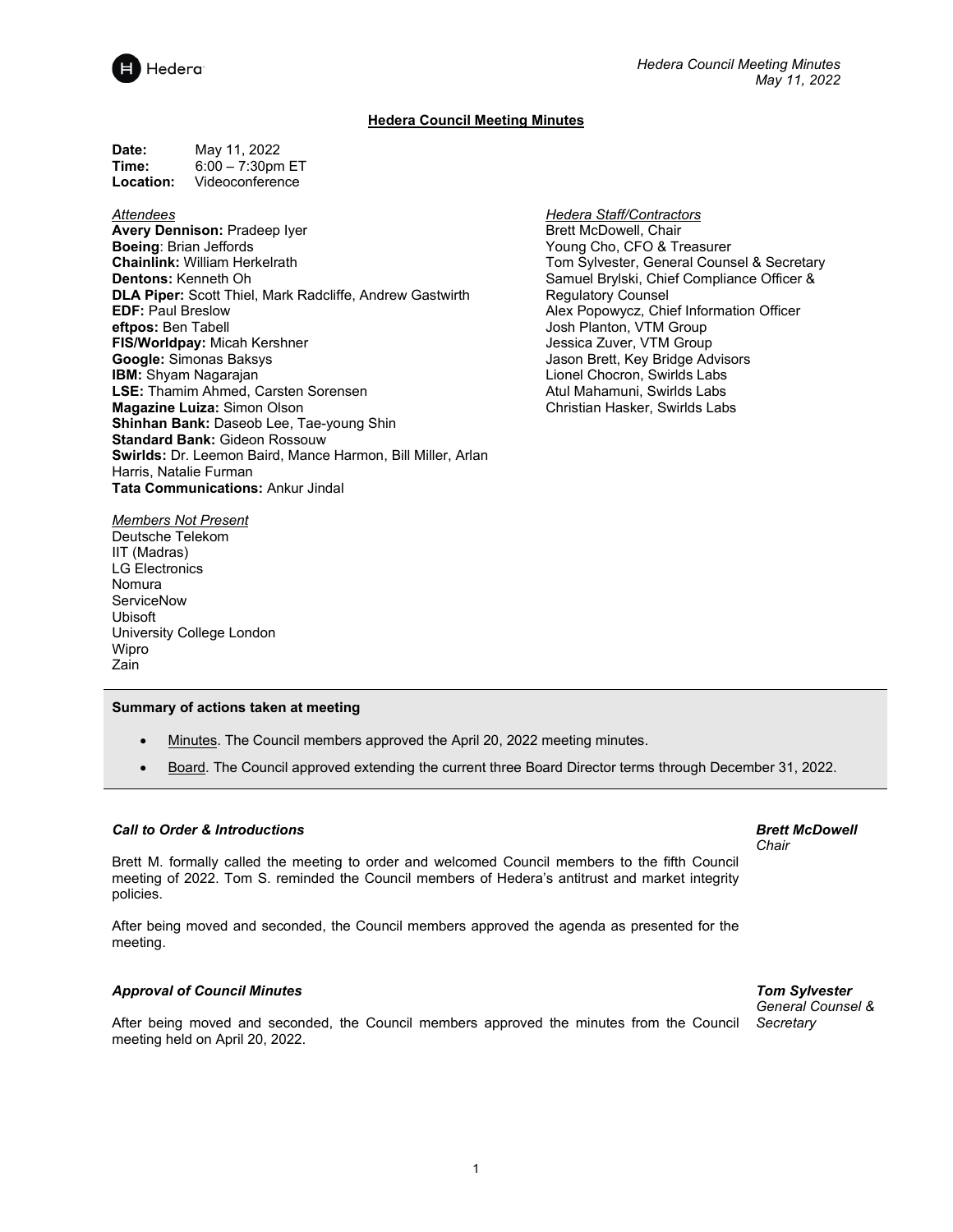

### *Strategic planning*

Brett M. introduced Jeff T. from BCW Group, noting that they have been brought on to provide strategic consulting services to Hedera as experts in the DLT ecosystem. Jeff T. introduced himself, provided a background on BCW's work in the market, and outlined the scope of their engagement with Hedera.

In addition to supporting and consulting on an overall strategic plan, BCW will also be supporting the Corporate Use Case Committee and acting as an accelerator to help Council members identify and bring their use cases to market. Jeff T. reviewed the anticipated timeline and project overview for working with the Hedera Council on establishing a strategic plan, vision, and goals.

### *Enterprise use of Hedera (CorpCom update)*

Andy G. shared that the objective of the Corporate Use Case Committee ("CorpCom") is to gather and share resources and expertise to help Council members bring their Hedera network use cases to market. The group will be meeting on a rotating meeting schedule to accommodate participants in multiple time zones.

At the last CorpCom meeting, ServiceNow presented on a project they developed with TOKO for tokenizing and tracking SLAs to improve work productivity and monetize outputs, which could result in significant production and financial benefits.

### *Hedera Council recruiting (MemCom update)*

Simon O. shared that the Membership Committee's objective is to identify and help recruit the highest caliber of prospective Council members to Hedera. The group is currently meeting once a month. It was noted that MemCom only recommends candidates for Council membership, as the Council members themselves vote to approve new members.

#### *Outsourcing to Swirlds Labs (Board update)*

Tom S. reviewed Hedera's recent reorganization, via which Hedera's co-founders and most of Hedera staff left Hedera and joined Swirlds Labs, a subsidiary of Swirlds that is independent from Hedera.

Scott T. summarized the terms of an executed outsourcing agreement between Hedera and Swirlds Labs, which has an initial term of 4 years and through which Swirlds Labs will be providing engineering, product development, and developer relations services to Hedera.

### *Network operations & roadmap (TechCom update)*

Dr. Lemmon B. reviewed the Hedera Improvement Proposals (HIPs 367, 410, 423, and 449) that TechCom had approved since the last Council meeting. In addition to HIPs, TechCom has begun talking about ecosystem standardization which is a focus of Hedera's longer term strategy objectives.

Dr. Leemon B. gave a status report on Council nodes and transaction signing. Brett M. reminded Council members that they have an obligation under the LLC Agreement and various Hedera policies to sign certain transactions.

#### *Open Source update (Open Source Task Force update)*

Brett M. announced that the Open Source Task Force ("OSTF") was formed following feedback from the Council members at their April meeting, and multiple Council Members are participating. The OSFT's objective is to manage the open sourcing the Hedera network software code. Per the Council's agreement with Swirlds, the open sourcing of the codebase needs to be completed by the end of 2022.

*Jeff Tchui Consultant, BCW*

*Andrew Gastwirth Chair, CorpCom*

*(DLA Piper)*

*Simon Olson Chair, MemCom (Magalu)*

*Tom Sylvester General Counsel & Secretary*

*Scott Thiel Board Director (DLA Piper)*

*Dr. Leemon Baird*

*Co-chair, TechCom (Swirlds)*

*Brett M. McDowell Chair*